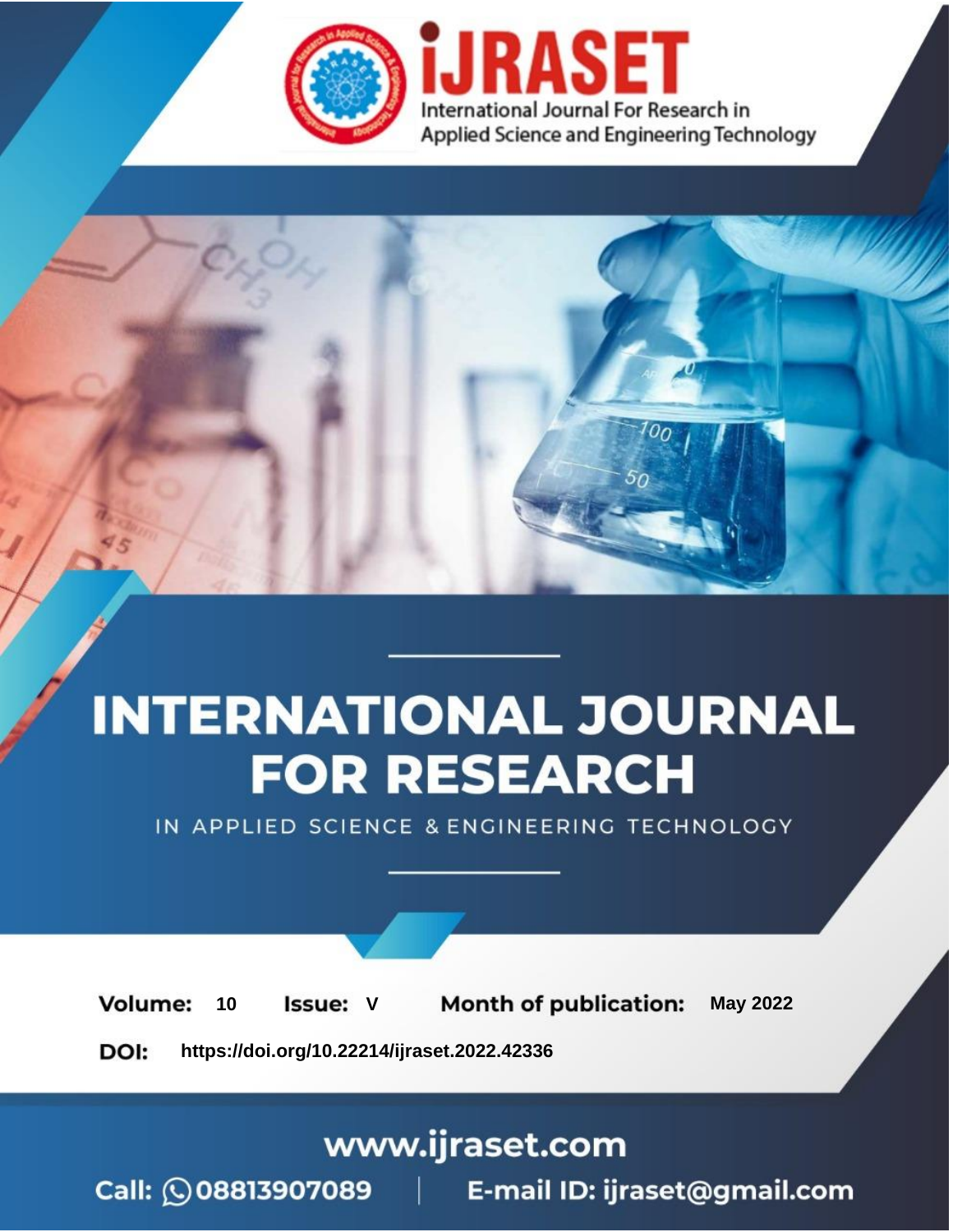

### **Utilization of Waste Plastic in Manufacturing of Bricks**

Yash Kadhone<sup>1</sup>, Suryakiran Rajput<sup>2</sup>, Rushikesh Deshmukh<sup>3</sup>, Aadesh Narkhede<sup>4</sup>, Prof. J. A. Dhivare<sup>5</sup> *1, 2, 3, 4U.G Student Civil Department, JSPM's Imperial College of Engineering & Research, Pune, India <sup>5</sup>Assistance Professor Civil Department, JSPM's Imperial College of Engineering & Research, Pune, India*

*Abstract: Plastic waste which is increasing day by day becomes eyesore and in turn pollutes the environment, especially in high mountain villages where no garbage collection system exists. A large amount of plastic is being brought into the tourist trekking regions are discarded or burned which leads to the contamination of environment and air. Hence, these waste plastics are to be effectively utilized. Low-density polyethylene bags are cleaned and added with sand at particular percentages to obtain high strength bricks that possess thermal and sound insulation properties to control pollution and to reduce the overall cost of construction; this is one of the best ways to avoid the accumulation of plastic waste which is an on-degradable pollutant. This alternatively saves the quantity of sand/clay that has to be taken away from the precious river beds/mines. The plastic waste is naturally available in surplus quantity and hence the cost factor comes down. Also coloring agents can be added to the mixture to attain desired shades. Hence in this thesis, an attempt is made to study regard the properties of the brick which is manufactured using plastic wastes. The present work deals with the manufacturing and analysis of bricks made with waste plastic (LDPE) and fine aggregates. The bricks produced are light weight, have smooth surface and fine edges, do not have cracks and have high crushing strength and very low water absorption. The bricks are manufactured by heating waste plastic to temperature range of 120 to 150 degree centigrade and mixing sand to the molten plastic.*

#### **I. INTRODUCTION**

Plastic is the very hazardous material and very difficult to decompose it is main problem in the world. Use of plastic is high in our daily life such as polythene bags, disposals, furniture's, packing food packets and other accessories. Plastic is vary in large and various types according to their chemical composition.

So, to separation of plastic wastes and mainly big problem in front of us. Nowadays, In the world plastic deposited by burning procedure. They emit large amount of hazardous and toxic gases.

These gases effect on the human health and also living animals. Human suffers by the toxic gases such as cancer, high blood pressure, Asthma etc. We are not completely able to stop the use of plastic but we are able to recycle and reuse it by many ways and minimum effect on environment.

We use such recycle plastic in the various industries such as construction, transportation, manufacturing .etc. In construction industry, larger cost of project is include in materials up to 60% to 70% of the total cost of the project. So, construction industry large amount of bricks are used and they available in various forms such as clay bricks, concrete bricks, fly ash bricks and foam bricks. In this project, we try to use wastes plastic to manufacture the bricks and increase the strength and achieve economy so the people can easily afford this type of bricks.

#### **II. AIM AND OBJECTIVEES**

This work was under taken with following objectives  $\overline{\phantom{a}}$  The study was intended to evaluate the index properties of laterite quarry waste and general properties of Poly-ethylene teryphthalate (PET).  $\neg$  To arrive at the optimum dosage of PET that could result in building material with good strength and less water absorption.  $\neg$  To arrive at the optimum dosage of bitumen that could enhance the binding capacity of plastic in molten state, to achieve a mix with better binding quality there by leading to bricks with good strength & lesser water absorption.  $\overline{\phantom{a}}$  To develop an alternative building martial that could satisfy requirements of good building material. And also to arrive at a solution for the problem of imbalance between the availability and the demand of conventional building materials. To develop a scientific way of reusing waste plastic (PET bottles) along with utilization of laterite quarry waste that could result in alternative building material.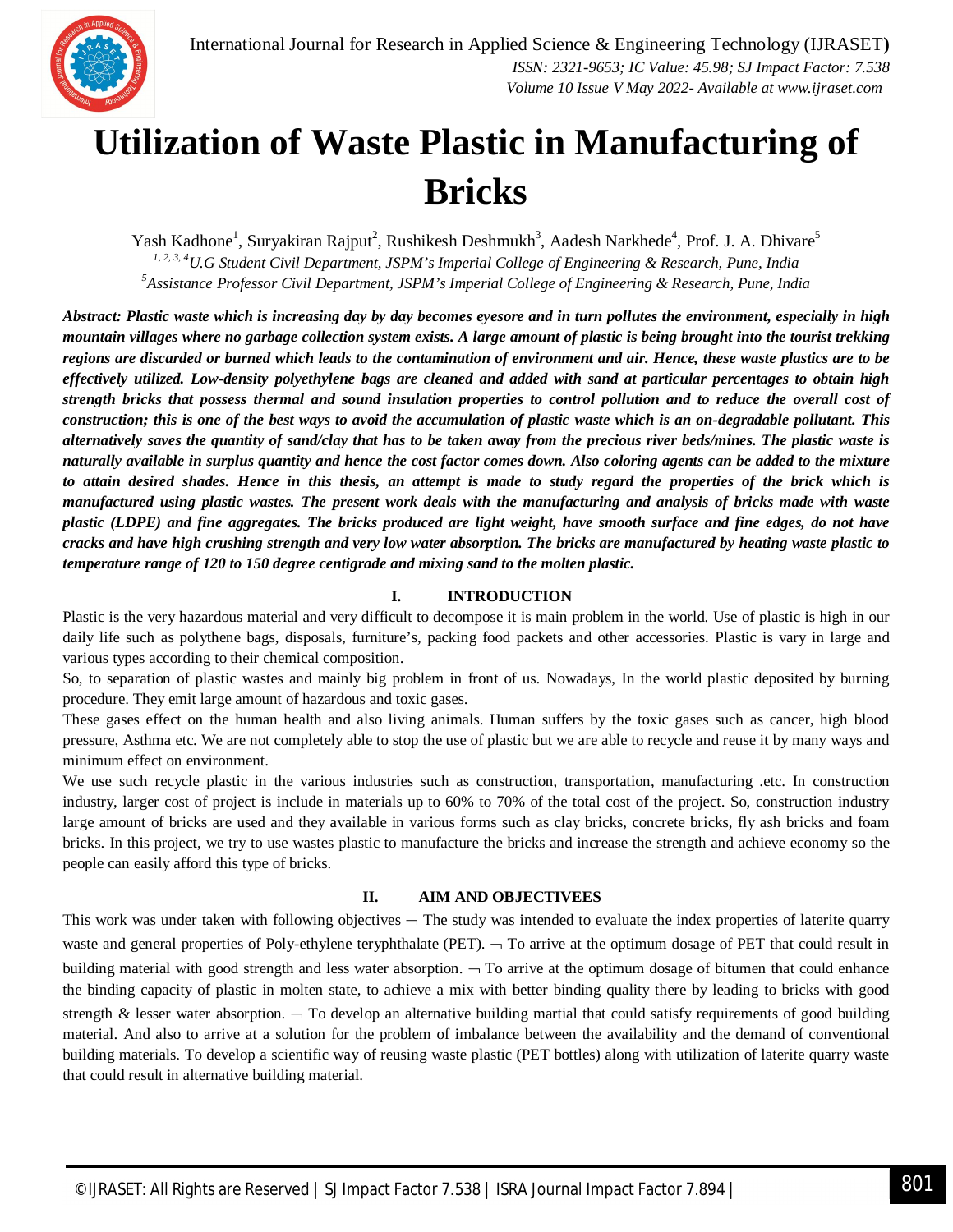

International Journal for Research in Applied Science & Engineering Technology (IJRASET**)**

 *ISSN: 2321-9653; IC Value: 45.98; SJ Impact Factor: 7.538 Volume 10 Issue V May 2022- Available at www.ijraset.com*

#### **III. METHODOLOGY**



- *1) Collection of Plastic Materials:* The plastic material should be collected from the factories waste and hospital waste and industries waste and also food packages and plastic bottles this will come under the LDPE plastic type.
- *2)* Batching of plastic Measurement of materials for making brick is called batching. After collection of materials we separate the types of plastic and remove any other waste presented in the collected material and check that any water content in in sample collected ten proceed for burning.



| Mix Ratio   | ر          |            | .         |
|-------------|------------|------------|-----------|
| For 1 Brick | 000:3000   | 800:3200   | 670:3350  |
| For 4 Brick | 4000:12000 | 4000:12000 | 2680:1300 |

- *3)* Burning of waste plastic After completion batching the plastic waste was taken for burning in which the plastic bags are drop one by one into the container and allowed to melt. These would be done in closed vessel because to prevent the toxic gases released into atmosphere. These will be at the temperature of 120-150 degrees centigrade.
- *4)* Mixing Mixing of materials is essential for the production of uniform and strength for brick. The mixing has to be ensuring that the mass becomes homogeneous, uniform in color and consistency. Generally, there are two types of mixing, Hand mixing and mechanical mixing. In this project, we adopted hand mixing. Until the entire plastic content required for making plastic brick of one mix proportion is added into it. Then these plastic liquids thoroughly mixed by using trowel before it hardens. The mixture has very short setting bags are turned to molten state; the river sand is added to it. The sand added is mixed time. Hence mixing process should not consume more time.
- *5)* Moulding After completion of proper mixing we place mix into required mould. In these projects we use the normal brick sizes (19x9x9 cm). After 2 days remove the brick from the mould and then done curing. The test specimens after moulding were allowed to dry for a period of 24 hours. The specimens were kept in curing tank and allowed to cure for a period of 28 days.
- *6)* Curing The test specimens after moulding were allowed to dry for a period of 24 hours. The specimens were kept in curing tank and allowed to cure for a period of 28 days.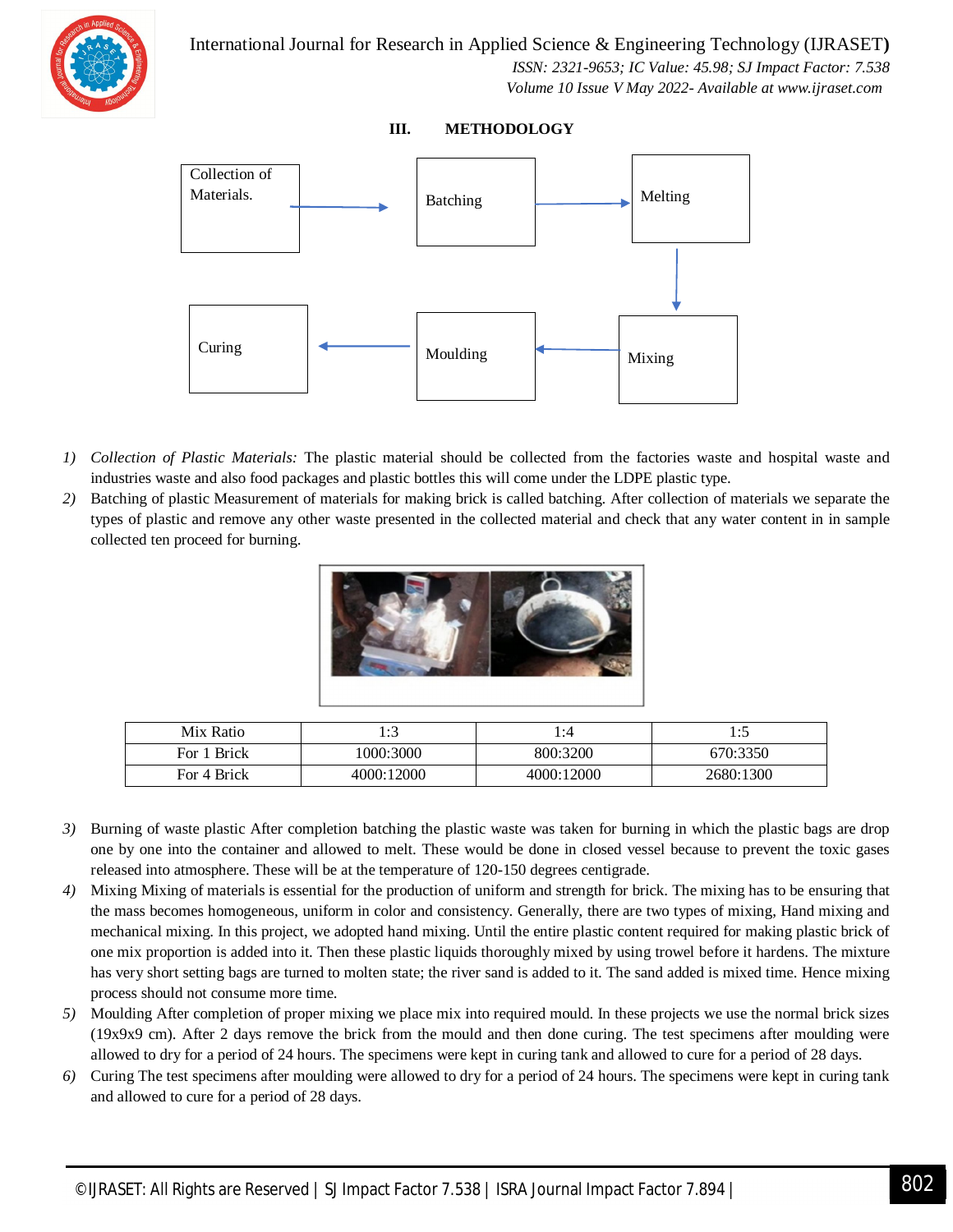International Journal for Research in Applied Science & Engineering Technology (IJRASET**)**



 *ISSN: 2321-9653; IC Value: 45.98; SJ Impact Factor: 7.538 Volume 10 Issue V May 2022- Available at www.ijraset.com*

#### **IV. LITERATURE REVIEW**

- *1)* Maneeth P D, et.al, (2014), [1] In this paper, bricks of different mix proportions were prepared with varying plastic (PET, PP), laterite soil (passing 2.36mm IS Sieve) and bitumen content, and the bricks were tested for compressive strength and water absorption. This study showed that strength of these bricks was dependent on plastic percentage and minimum 60% of plastic by weight is required for plastic soil bricks by trial and error method. 70% of plastic by weight was considered as the optimum dosage of plastic in the view of workability criteria and 2% of bitumen was taken as optimum binder content which resulted in compressive strength of 8.16N/mm2 which is higher than laterite stone (3.18N/mm2 )and has less water absorption of 0.9536% than laterite stone. So, it can be a better alternative material and solves the problem of safe disposal of plastics and effective utilization of quarry waste is achieved.
- *2)* Dinesh.S, et.al, (2016), [2] This paper is the attempt made to study regard the properties of the bricks and paver blocks which are manufactured using plastic wastes, river sand and some colouring agents like red oxide. Various mix proportion of plastic and river sand (1:2, 1:3, 1:4, 1:5, and 1:6) were made and tested for compressive strength using compressive testing machine and water absorption test. From this study it was concluded that plastic soil bricks possess more advantages like cost effective because the natural resources consumed for the manufacturing of these bricks and paver blocks are very much less when compared to conventional one. The manufacturing cost could be reduced further by replacing the river sand with fly ash/quarry dust or other waste products. These bricks and paver blocks also abolish the land requirement problem for dumping plastic wastes and this method is more suitable for countries which has difficult to dispose/ recycle the plastic wastes.

#### **V. SCOPE OF PROJECT**

- *1)* Stablishing the industries.
- *2)* Increasing their strength by adding other material.
- *3)* Recycling the plastic and using as a construction material.
- *4)* Protection of environment.
- *5)* The plastic bricks used for further in construction projects due to its light weight and economic purpose.
- *6)* The plastic use in the many form in the construction like bricks, tiles, road pavements etc.
- *7)* When plastic used for these construction the structures will be more economics and it have enough strength, durability.

#### **VI. RESULT AND CONCLUSION**

From the above literature review we came to know that use of innovative materials with sustainable application such as plastic bottles can have considerable benefits including finding the best optimization in energy consumption of the region, reducing environmental degradation. Plastic bottles can cause the green construction by saving energy and also, recycling of the materials, minimizing the emission of CO2 etc. The study also suggests that waste materials which are fine in size, if handled in controlled condition will provide sustainable development. Walls constructed using plastic bottle blocks have been less costly as compared to the regular bricks and also they provide greater strength than bricks.

#### **REFERENCES**

- [1] Aditya Singh Rawat1, R. Kansal, PET Bottles as Sustainable Building Material: A Step Towards Green Building Construction,Journal of Civil Engineering and Environmental Technology Print ISSN: 2349-8404; Online ISSN: 2349-879X; Volume 1, Number 6; August, 2014 pp. 1-3
- [2] Jayaprakash M C1, Deeksha I M2 and Soumya M R, PET Bottles for Eco-friendly Building in Sustainable Development, International Journal of Current Trends in Engineering & Research (IJCTER)e-ISSN 2455– 1392 Volume 2 Issue 5, May 2016 pp. 318 – 326
- [3] Mardiha Mokhtar1, Suhaila Sahat1, Baizura Hamid1, Masiri Kaamin1, M. Jahaya Kesot1, Law Chia Wen 1, LooYong Xin1, Ng Pei Ling1, Vivian SimJia Lei APPLICATION OF PLASTIC BOTTLE AS A WALL STRUCTURE FOR GREEN HOUSE ARPN Journal of Engineering and Applied Sciences, 2006-2015
- [4] Z Muyen, TN Barna, MN Hoque, Strength properties of plastic bottle bricks and their suitability as construction materials in Bangladesh, ISSN: 1017 8139
- [5] Dinesh S; Dinesh A; and Kirubhakaran K., "Utilisation of Waste Plastic in Manufacturing of Bricks and Paver Blocks" International Journal of Applied Engineering Research, Vol.2 (4), pp. 364- 368.
- [6] Nitin Goyal ; Manisha., "Constructing structures using eco-bricks", International Journal of Recent Trends in Engineering & Research, Vol.2(4), pp. 159-164.
- [7] Maneeth P D; Pramod K; Kishor Kumar; and Shanmukha Shetty., "Utilization of Waste Plastic in Manufacturing of Plastic-Soil Bricks" International Journal of Engineering Research & Technology, Vol.3 (8), pp.529-536.
- [8] Puttaraj M.H; Shanmukha S; NavaneethRai.P.G; and Prathima.T.B, "Utilization of Waste Plastic In Manufacturing of plastic-Soil Bricks" International Journal of Technology Enhancement and Emerging Engineering Research, Vol. 2(4), pp. 102-107
- [9] Maneeth P D, Pramod K, Kishor Kumar and Shanmukha Shetty, "UTILIZATION OF WASTE PLASTIC IN MANU FACTURING OF PLASTIC-SOIL BRICKS", International Journal of Engineering Research & Technology (IJERT), Vol. 3 Issue 8, August – 2014.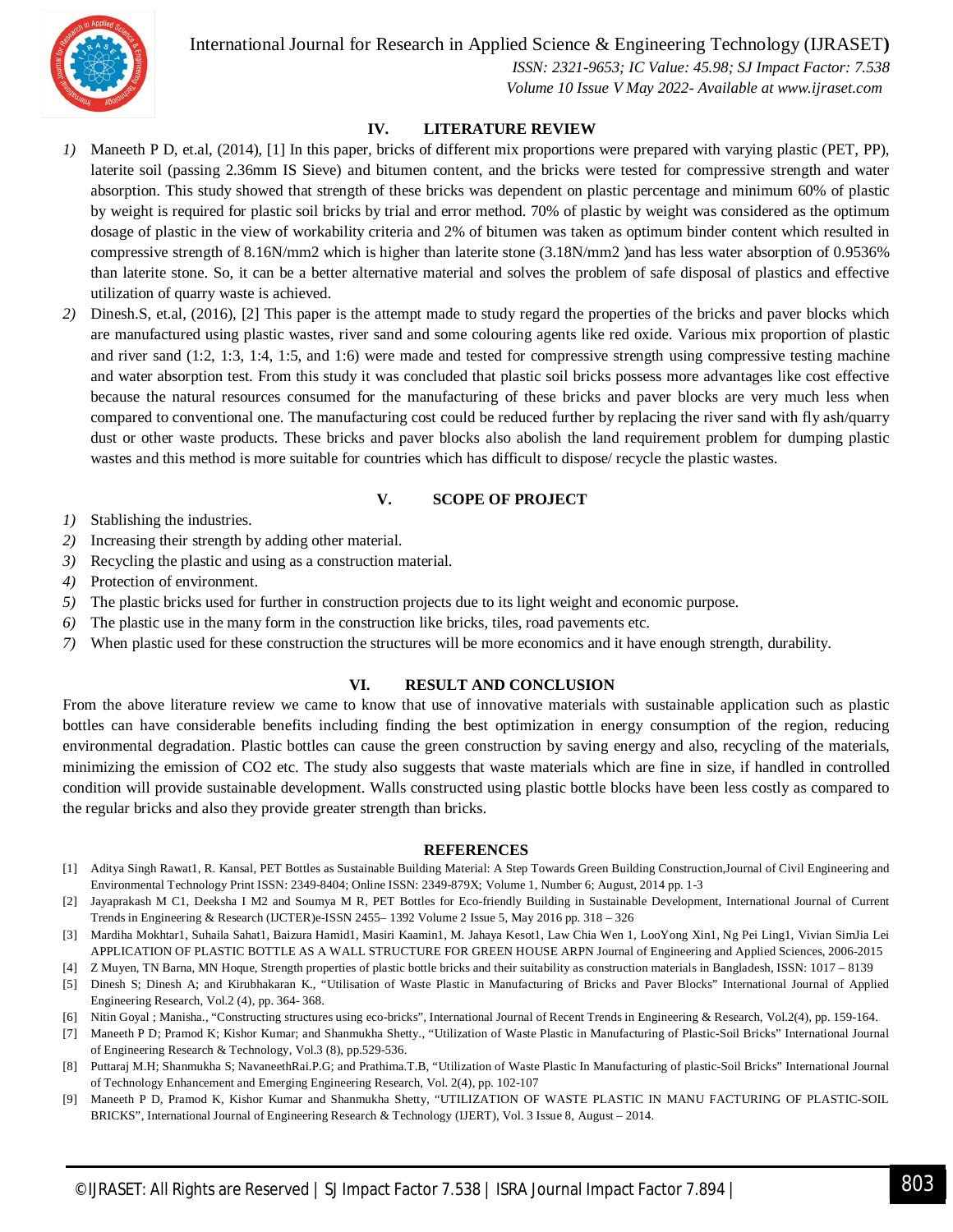



 *ISSN: 2321-9653; IC Value: 45.98; SJ Impact Factor: 7.538 Volume 10 Issue V May 2022- Available at www.ijraset.com*

[10] Dinesh.S, Dinesh.A and Kirubakaran.K, "UTILISATION OF WASTE PLASTIC IN MANUFACTURING OF BRICKS AND PAVER BLOCKS", International Journal of Applied Engineering Research, ISSN 0973-4562 Vol. 11 No.3 (2016).

- [11] LairenlakpamBillygraham Singh, LoukhamGerion Singh, Pongsumbam Boss Singh and Suresh Thokchom, "MANUFACTURING BRICKS FROM SAND AND WASTE PLASTICS", International Journal of Engineering Technology, Management and Applied Sciences, March 2017, Volume 5 Issue 3, ISSN 2349- 4476.
- [12] Keerti M Nashimath, Jayesh Patel, Narayan Soragavi, ShantagoudaBiradar and Rana Yashwanta, "PLASTIC-SOIL BRICKS", IJSRD International Journal for Scientific Research & Development, Vol. 4, Issue 08, 2016, ISSN (online): 2321-0613.
- [13] Puttaraj Mallikarjun Hiremath, Shanmukhashetty, Navaneeth Rai. P.G and Prathima.T.B, "UTILIZATION OF WASTE PLASTIC IN MANUFACTURING OF PLASTIC-SOIL BRICKS", international journal of technology enhancements and emerging engineering research, vol 2, issue 4 102 issn 2347-4289.
- [14] Mr.N.Thirugnanasambantham, P.Tharun Kumar, R.Sujithra, R.Selvaraman and P.Bharathi, "MANUFACTURING AND TESTING OF PLASTIC SAND BRICKS", International Journal of Science and Engineering Research (IJ0SER), Vol 5 Issue 4 April -2017 3221 5687, (P) 3221 568X.
- [15] Noel Deepak Shiri, P. Varun Kajava, Ranjan H. V., Nikhil Lloyd Pais and Vikhyat M. Naik, "PROCESSING OF WASTE PLASTICS INTO BUILDING MATERIALS USING A PLASTIC EXTRUDER AND COMPRESSION TESTING OF PLASTIC BRICKS", Journal of Mechanical Engineering and Automation 2015, 5(3B): 39-42